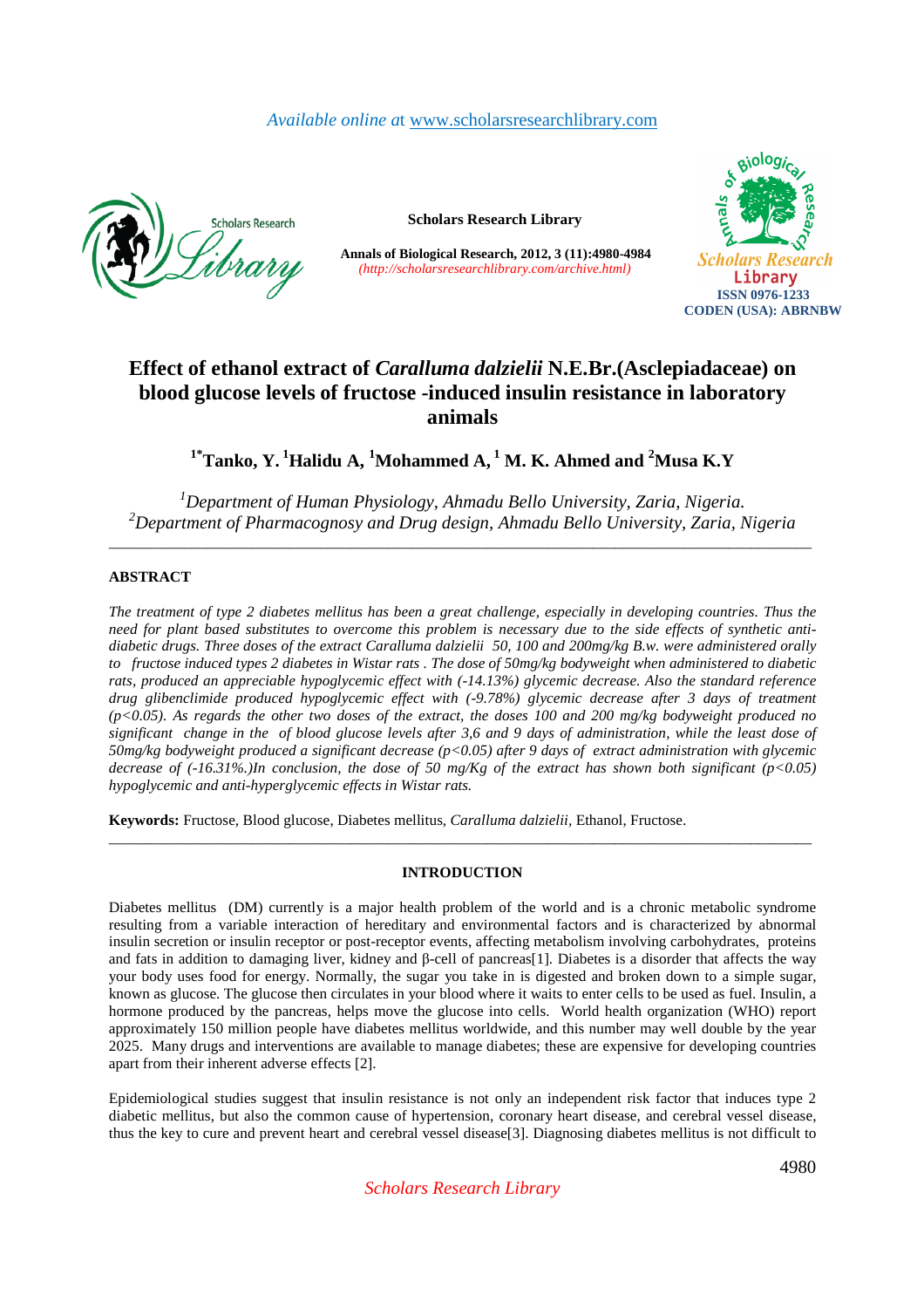do. Symptoms usually include frequent urination, increased thirst, increased food consumption, and weight loss. The standard criterion for a diagnosis of diabetes is an elevated plasma glucose level after an overnight fast on at least two separate occasions. Glucose value above 126 mg/dl (7.0mmol/L) is often used as the diagnostic value. Diabetes mellitus is a heterogeneous disorder. The causes, symptoms, and general medical outcomes are variable. Generally, the disease takes one of two forms, type-1 diabetes or type-2 diabetes [4].

\_\_\_\_\_\_\_\_\_\_\_\_\_\_\_\_\_\_\_\_\_\_\_\_\_\_\_\_\_\_\_\_\_\_\_\_\_\_\_\_\_\_\_\_\_\_\_\_\_\_\_\_\_\_\_\_\_\_\_\_\_\_\_\_\_\_\_\_\_\_\_\_\_\_\_\_\_

Insulin resistance is a condition in which the body produces insulin but does not use it properly. As the blood glucose level rises after a meal, the pancreas releases insulin to help cells take in and use the glucose. When people are insulin resistant, their muscle, fat, and liver cells do not respond properly to insulin. As a result, their bodies need more insulin to help glucose enter cells. The pancreas tries to keep up with this increased demand for insulin by producing more. Eventually, the pancreas fails to keep up with the body's need for insulin. Insulin resistance increases the chance of developing type-2 diabetes and heart disease [5].

Fructose causes metabolic syndrome because of its unique metabolism that results in intracellular ATP depletion, uric acid generation, endothelial dysfunction, oxidative stress, and lipogenesis [6,7]. Excess fructose consumption has been hypothesized to be a cause of insulin resistance, obesity[8] elevated LDL cholesterol and triglycerides, leading to metabolic syndrome[9]. Fructose consumption has been shown to be correlated with obesity [10, 11] especially central obesity which is thought to be the most dangerous kind of obesity. A study in mice showed that a high fructose intake increases adiposity [12].

 *Caralluma dalzielii* is a succulent perennial, erect sparsely-branched to 40 cm high, with quadrangular branches, of dry Sahel locations in Senegal to north-western Nigeria, and also in the Sahara region. *Caralluma dalzielii* is cactus like in shape. Its stems are smooth, light green and quadrangular with coarsely crenate to undulate margins between the faces. Its individual flowers are deep purple, very smelly (pollinated by flies), and consist of 5 triangular purple petals and 5 sessile stamens fused to the rim of a white 5 lobed stigma [13].

# **MATERIALS AND METHODS**

#### **Plant material**

*Caralluma dalzielii* sample was collected from Samaru-Zaria in the month of June 2011 and was authenticated by A.U. Gallah of the Biological Sciences Department, Ahmadu Bello University, Zaria where a voucher specimen (No. 1897) was deposited.

# **Extraction**

The extract was prepared in the Department of pharmacology and drug administration, Faculty of Pharmaceutical sciences, Ahmadu Bello University, Zaria. About 100g of the dried plant (*Caralluma dalzielii*) was crushed, using a pestle and mortar. It was then macerated with 70% ethanol for 48 hours. It was then filtered, and the filtrate was evaporated at about 37°C to yield a dark brown mass which weight 60 g and kept in dessicator until use.

### **Animals**

Wistar strain albino rats of both sexes weighed between  $120 - 150$  g, which were bred in the Department of Pharmacology A. B.U Zaria. The animals were housed in standard environmental conditions of temperature, humidity and a 12 h light-dark cycle. The animals were divided into extract treated groups and the control groups. All the animals were fasted for 12 h, but were allowed free access to water, before commencement of the experiments. This research was carried out in Ahmadu Bello University Zaria, Nigeria in accordance with the rules governing the use of laboratory animals as accepted internationally.

# **Drugs**

All chemicals and drugs were obtained commercially and were of analytical grade.

#### **Phytochemical screening**

Phytochemical screening of the extracts was performed for the presence of secondary metabolites using the following reagents and chemicals: alkaloids - with Mayer's and Dragendorff's reagents[14,15] flavonoids with the use of Mg and HCl[16,17] tannins with 1% gelatin and 10% NaCl solutions and saponins with ability to produce suds[17].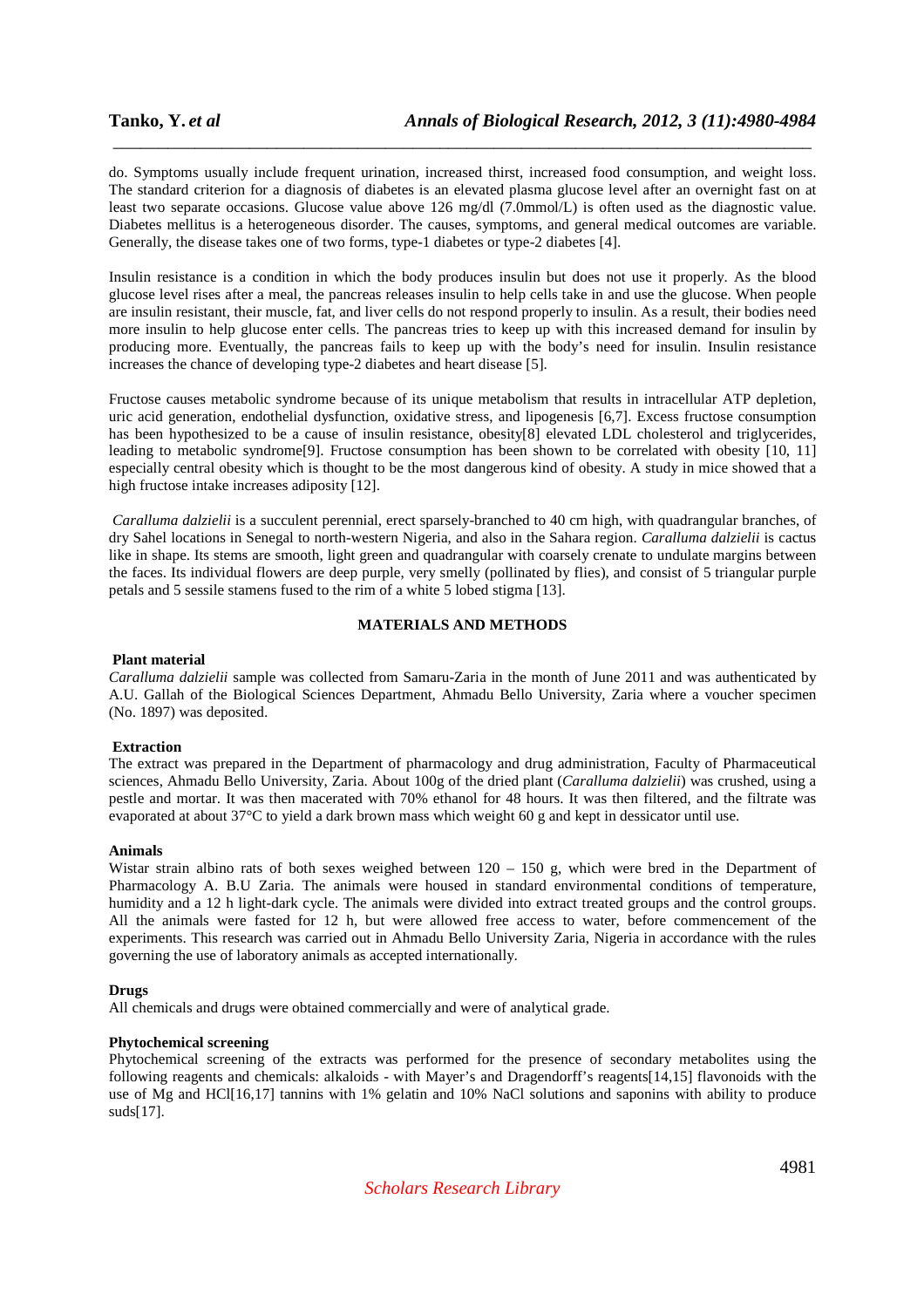# **Acute toxicity study**

The lethal dose  $(LD_{50})$  of the plant extract was determined by method of Lorke[18] using 12 rats. In the first phase, rats were divided into 3 groups of 3 rats each and were treated with the extract at doses of 10, 100 and 1000mg/kg body weight orally. They were observed for 24 hours for signs of toxicity. In the second phase, 4 rats were divided into 4 groups of 1 rat each and were also treated with the extract at doses of 1,600, 2,900 and 5,000mg/kg body weight orally. The median lethal dose was then calculated.

\_\_\_\_\_\_\_\_\_\_\_\_\_\_\_\_\_\_\_\_\_\_\_\_\_\_\_\_\_\_\_\_\_\_\_\_\_\_\_\_\_\_\_\_\_\_\_\_\_\_\_\_\_\_\_\_\_\_\_\_\_\_\_\_\_\_\_\_\_\_\_\_\_\_\_\_\_

#### **Induction of Diabetes mellitus and Experimental design**

Diabetes was induced in rats by feeding the animals with 20% fructose in the rats' drinking water for 6 weeks.

The fructose induced diabetic Wistar rats were randomly assigned into five groups  $(1-5)$  of five rats  $(n=5)$  each as follows:

- A. Group 1 received normal saline.
- B. Group 2 received 1mg/Kg body weight of Glibenclamide.<br>C. Group 3 received 200mg/Kg body weight of *Caralluma dd*
- C. Group 3 received 200mg/Kg body weight of *Caralluma dalzielii.*
- D. Group 4 received 100mg/Kg body weight of *Caralluma dalzielii.*
- E. Group 5 received 50mg/Kg body weight of *Caralluma dalzielii.*

#### **Determination of blood glucose levels**

All blood samples were collected by cutting the tail-tip of the rats. Blood samples for blood glucose determination were collected from the tail at intervals of 0, 3, 6, and 9 days. Determination of the blood glucose level was done by the glucose-oxidase principle[19] using the Accu-check Advantage glucometer. instrument and results were reported as mg/dl [20]

#### **Statistical analysis**

All the data are expressed as mean  $\pm$  SEM. Statistical comparisons were performed by one way analysis of variance (ANOVA) followed by Duncan's multiple range tests [21]. The results were considered statistically significant if the p values were 0.05 or less. The data were analyzed using SigmaStat v2.0 (Jandel Scietific, Palo Aho, CA, USA).

# **RESULTS**

#### **Phytochemical analysis**

#### **Table 1:Preliminary phytochemical analysis of ethanolic extract of** *Caralluma dalzielii*

| <b>Constituents</b>                           | <b>Inference</b>        |
|-----------------------------------------------|-------------------------|
| 1. Alkaloids                                  |                         |
| 2. Cardenolides                               |                         |
| 3. Carbohydrates                              |                         |
| 4. Flavonoides                                |                         |
| 5. glycosides                                 |                         |
| 6. Saponins                                   |                         |
| 7. Tannins                                    |                         |
| 8. Triterpenes                                |                         |
| 9. Steroid                                    |                         |
| <i>Key: positive</i> $(+)$ = <i>present</i> , | $negative (-) = absent$ |

The preliminary phytochemical screening of the extract revealed the presence of cardenolides, carbohydrates, flavonoids, glycosides, saponins, tannins and triterpenes. Also absences of alkaloids and steroids as showed in table 1 above

#### **Acute Toxicity Studies**.

The acute toxicity studies, phase 1 shows no lethal dose for 10, 100, and 1000mg/kg. While in the phase 2, 1600, 2900 and 5000mg/kg were administered. 1600mg/kg had no lethal dose but 2900 and 5000mg/kg bodyweight both had lethal doses where the rat in each group died. The lowest lethal dose is 2900mg/kg and the highest non-lethal dose is  $1600$ mg/kg, thus the LD50 = 2,154 mg/kg bodyweight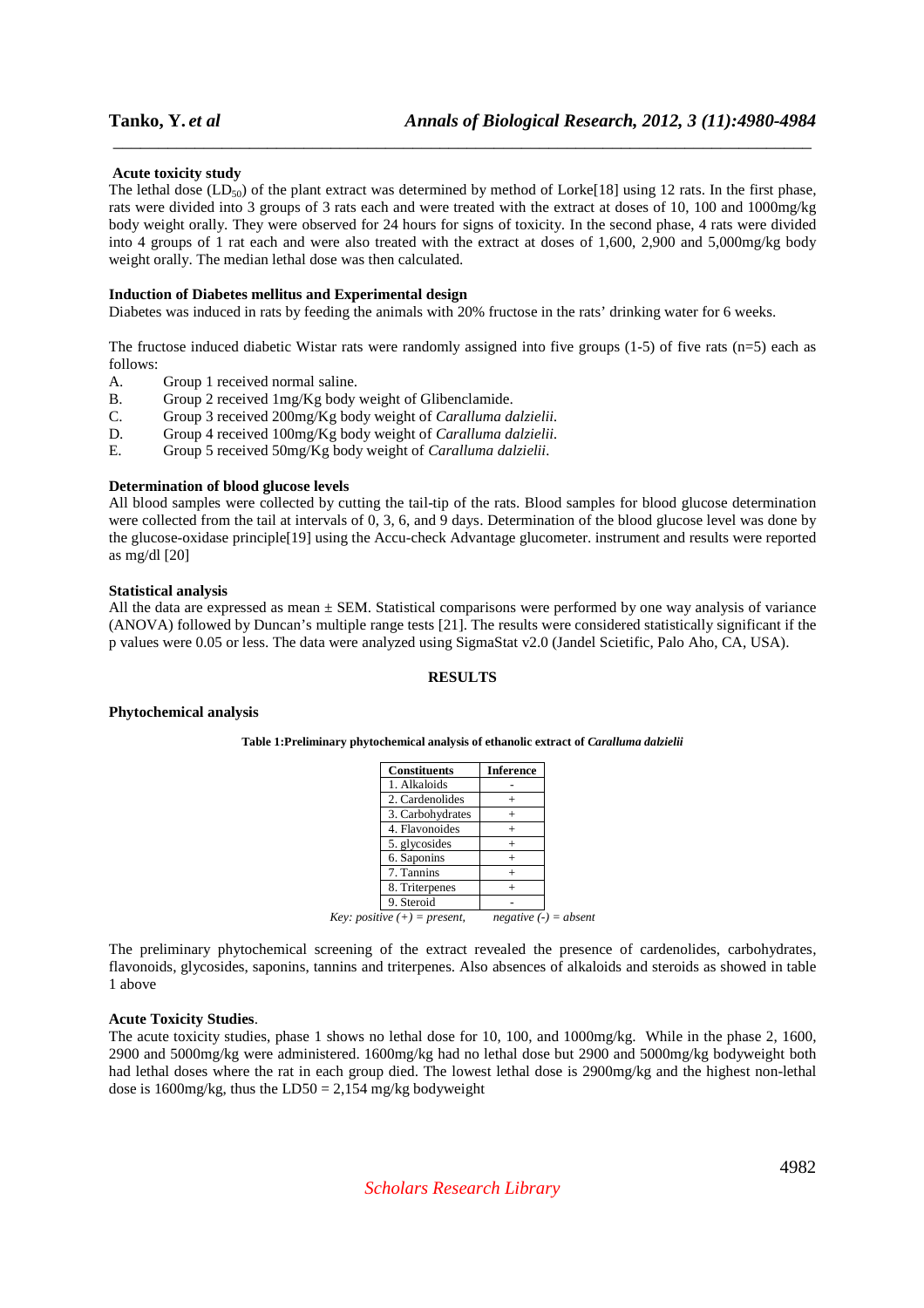The signs of toxicity were first noticed after 4-5 hours of extracts administration. There were decreased locomotor activity and sensitivity to touch and pain. Also there was decreased feed intake, tachypnoea and prostration after 8- 12 hours of extracts administration. Early deaths were recorded after 12 hours and late deaths 48hours after extract administration.

\_\_\_\_\_\_\_\_\_\_\_\_\_\_\_\_\_\_\_\_\_\_\_\_\_\_\_\_\_\_\_\_\_\_\_\_\_\_\_\_\_\_\_\_\_\_\_\_\_\_\_\_\_\_\_\_\_\_\_\_\_\_\_\_\_\_\_\_\_\_\_\_\_\_\_\_\_

|              | Treatments given             | Blood glucose levels (mg/dl) |                                |                                |                                 |
|--------------|------------------------------|------------------------------|--------------------------------|--------------------------------|---------------------------------|
| <b>GROUP</b> |                              | Fasting                      | Day 3                          | Day 6                          | Day 9                           |
|              | Normal saline                | $200.6 \pm 9.84$             | $188.2 \pm 4.98$               | $182.4 \pm 2.31$               | $197.4 \pm 5.10$                |
| 2            | Glibenclamide                | $179.4 \pm 2.03$             | $169.8 \pm 4.55^{\circ}$       | $181.6 \pm 4.73$ <sup>ns</sup> | $186.0 \pm 4.37$ <sup>ns</sup>  |
|              | 1mg/kg                       |                              | $(-9.78%)$                     | $(-0.44\%)$                    | $(-5.78%)$                      |
| 3            | Caralluma dalzielii 200mg/kg | $201.0 \pm 3.17$             | $187.4 \pm 6.83$ <sup>ns</sup> | $195.8 \pm 5.58^{\text{ns}}$   | $207.6 \pm 11.08$ <sup>ns</sup> |
|              |                              |                              | $(-0.43%)$                     | (7.35%)                        | (5.17%)                         |
| 4            | Caralluma dalzielii 100mg/kg | $198.2 \pm 3.26$             | $195.0 \pm 1.67$ <sup>ns</sup> | $193.0 \pm 2.86^{\text{ns}}$   | $193.4 \pm 3.61^{\text{ns}}$    |
|              |                              |                              | $(3.61\%)$                     | $(5.81\%)$                     | $(-2.03%)$                      |
| 5            | Caralluma dalzielii 50mg/kg  | $183.0 \pm 10.6$             | $161.6 \pm 1.79^{\circ}$       | $157.4 + 7.18$ <sup>ns</sup>   | $165.2 \pm 7.17^{\circ}$        |
|              |                              |                              | $(-14.13%)$                    | $(-13.71\%)$                   | $(-16.31\%)$                    |

| Table 2 Effect of <i>Caralluma dalzielii</i> on blood glucose levels of fructose-induced diabetic Wistar rats |  |  |
|---------------------------------------------------------------------------------------------------------------|--|--|
|                                                                                                               |  |  |

Blood glucose levels are given as mean ± standard error of mean (SEM) for five rats in each group. Experimental groups are compared with diabetic control group at p<0.05

Key: " $a$ " = significant " $ns$ " = not significant

Parenthesis  $() = \%$  decrease in blood glucose level

#### % Glycemic change = Mean blood glucose (control) – Mean treated blood glucose(,3,6 and 9 days) X 100 Mean blood glucose (control)

The blood glucose levels where measured at 0, 3, 6 and 9 days. The levels of significant change in the blood glucose levels were compared between the treated groups and the control group where <sup>a</sup>P<0.05 is considered as significant and <sup>ns</sup> considered as non-significant.

Table 2 showed the results of the effects of three doses (50mg/Kg, 100mg/Kg and 200mg/Kg) of the ethanol extract of *Caralluma dalzielii*, glibenclimide and control groups in fructose diabetic Wistar rats. The doses of glibenclimide and  $50 \text{mg/Kg}$  of the extract show significant decrease (p<0.05) at 3 day of treatments in the blood glucose levels when compared to untreated control. After 6 days of treatments there was no any significant change in all the treated groups when compared to control untreated group. However, the doses of 50mg/Kg of the extract showed a significant  $(p<0.5)$  decrease in the blood glucose levels after 9 days of treatments.

# **DISCUSSION**

Fructose causes metabolic syndrome because of its unique metabolism that results in intracellular ATP depletion, uric acid generation, endothelial dysfunction, oxidative stress, and lipogenesis[6,7].

Type II diabetes is associated with increased plasma insulin concentration (hyperinsulinemia) which occurs as a compensatory response by the pancreatic beta cells for diminished sensitivity of target tissues to the metabolic effects of insulin, a condition referred to as insulin resistance. The decrease in insulin sensitivity impairs carbohydrate utilization and storage, raising blood glucose and stimulating a compensatory increase in insulin secretion.

Development of insulin resistance and impaired glucose metabolism is usually a gradual process, beginning with excess weight gain and obesity. Excess fructose consumption has been hypothesized to be a cause of insulin resistance obesity [8] elevated LDL cholesterol and triglycerides, leading to metabolic syndrome [9].

The median lethal dose of the extract was 2.154mg/kg. Phytochemical screening revealed the presences of flavonoids, tanins, saponins, glycosides and triterpenes steroids cardolides and carbohydrates.

*Scholars Research Library*